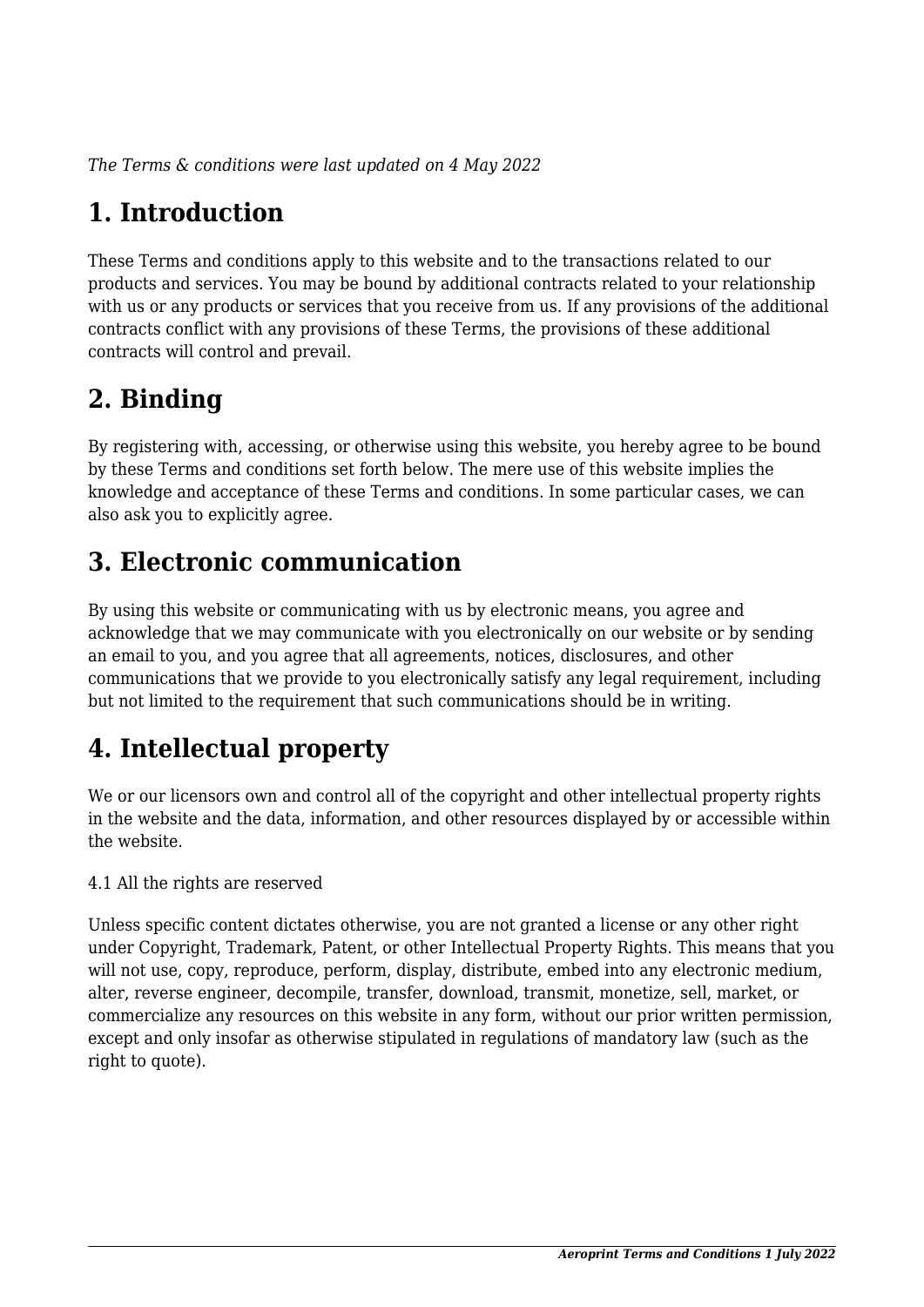# **5. Third-party property**

Our website may include hyperlinks or other references to other party's websites. We do not monitor or review the content of other party's websites which are linked to from this website. Products or services offered by other websites shall be subject to the applicable Terms and Conditions of those third parties. Opinions expressed or material appearing on those websites are not necessarily shared or endorsed by us.

We will not be responsible for any privacy practices or content of these sites. You bear all risks associated with the use of these websites and any related third-party services. We will not accept any responsibility for any loss or damage in whatever manner, however caused, resulting from your disclosure to third parties of personal information.

#### **6. Responsible use**

By visiting our website, you agree to use it only for the purposes intended and as permitted by these Terms, any additional contracts with us, and applicable laws, regulations, and generally accepted online practices and industry guidelines. You must not use our website or services to use, publish or distribute any material which consists of (or is linked to) malicious computer software; use data collected from our website for any direct marketing activity, or conduct any systematic or automated data collection activities on or in relation to our website.

Engaging in any activity that causes, or may cause, damage to the website or that interferes with the performance, availability, or accessibility of the website is strictly prohibited.

## **7. Idea submission**

Do not submit any ideas, inventions, works of authorship, or other information that can be considered your own intellectual property that you would like to present to us unless we have first signed an agreement regarding the intellectual property or a non-disclosure agreement. If you disclose it to us absent such written agreement, you grant to us a worldwide, irrevocable, non-exclusive, royalty-free license to use, reproduce, store, adapt, publish, translate and distribute your content in any existing or future media.

## **8. Termination of use**

We may, in our sole discretion, at any time modify or discontinue access to, temporarily or permanently, the website or any Service thereon. You agree that we will not be liable to you or any third party for any such modification, suspension or discontinuance of your access to, or use of, the website or any content that you may have shared on the website. You will not be entitled to any compensation or other payment, even if certain features, settings, and/or any Content you have contributed or have come to rely on, are permanently lost. You must not circumvent or bypass, or attempt to circumvent or bypass, any access restriction measures on our website.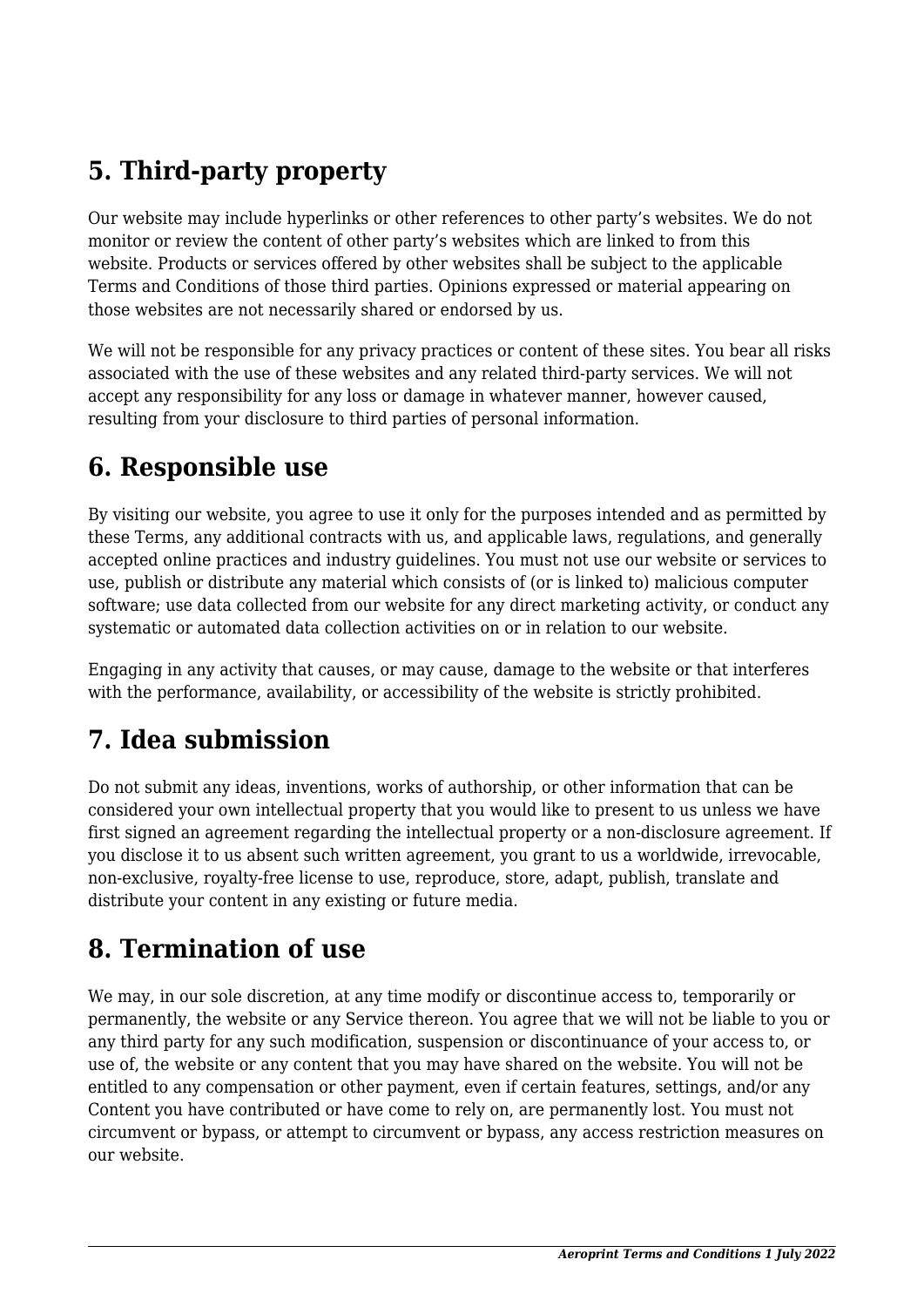## **9. Warranties and liability**

Nothing in this section will limit or exclude any warranty implied by law that it would be unlawful to limit or to exclude. This website and all content on the website are provided on an "as is" and "as available" basis and may include inaccuracies or typographical errors. We expressly disclaim all warranties of any kind, whether express or implied, as to the availability, accuracy, or completeness of the Content. We make no warranty that:

- this website or our content will meet your requirements;
- this website will be available on an uninterrupted, timely, secure, or error-free basis.

Nothing on this website constitutes or is meant to constitute, legal, financial or medical advice of any kind. If you require advice you should consult an appropriate professional.

The following provisions of this section will apply to the maximum extent permitted by applicable law and will not limit or exclude our liability in respect of any matter which it would be unlawful or illegal for us to limit or to exclude our liability. In no event will we be liable for any direct or indirect damages (including any damages for loss of profits or revenue, loss or corruption of data, software or database, or loss of or harm to property or data) incurred by you or any third party, arising from your access to, or use of, our website.

Except to the extent any additional contract expressly states otherwise, our maximum liability to you for all damages arising out of or related to the website or any products and services marketed or sold through the website, regardless of the form of legal action that imposes liability (whether in contract, equity, negligence, intended conduct, tort or otherwise) will be limited to the total price that you paid to us to purchase such products or services or use the website. Such limit will apply in the aggregate to all of your claims, actions and causes of action of every kind and nature.

## **10. Privacy**

To access our website and/or services, you may be required to provide certain information about yourself as part of the registration process. You agree that any information you provide will always be accurate, correct, and up to date.

We have developed a policy to address any privacy concerns you may have. For more information, please see our **Privacy Statement** and our [Cookie Policy](https://aeroprint.nl/cookie-policy-eu/).

# **11. Accessibility**

We are committed to making the content we provide accessible to individuals with disabilities. If you have a disability and are unable to access any portion of our website due to your disability, we ask you to give us a notice including a detailed description of the issue you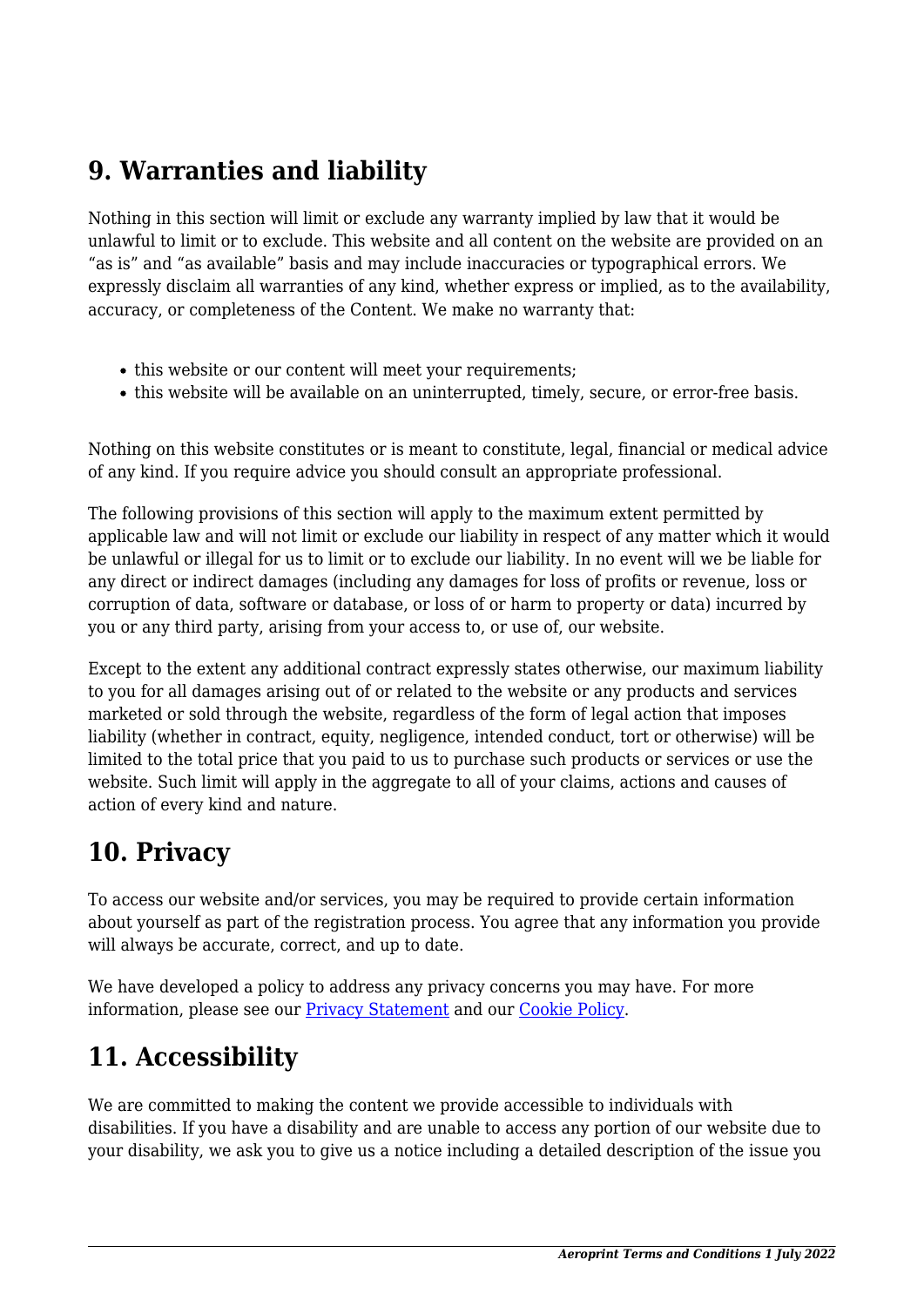encountered. If the issue is readily identifiable and resolvable in accordance with industrystandard information technology tools and techniques we will promptly resolve it.

# **12. Export restrictions / Legal compliance**

Access to the website from territories or countries where the Content or purchase of the products or Services sold on the website is illegal is prohibited. You may not use this website in violation of export laws and regulations of The Netherlands.

## **13. Assignment**

You may not assign, transfer or sub-contract any of your rights and/or obligations under these Terms and conditions, in whole or in part, to any third party without our prior written consent. Any purported assignment in violation of this Section will be null and void.

## **14. Breaches of these Terms and conditions**

Without prejudice to our other rights under these Terms and Conditions, if you breach these Terms and Conditions in any way, we may take such action as we deem appropriate to deal with the breach, including temporarily or permanently suspending your access to the website, contacting your internet service provider to request that they block your access to the website, and/or commence legal action against you.

# **15. Force majeure**

Except for obligations to pay money hereunder, no delay, failure or omission by either party to carry out or observe any of its obligations hereunder will be deemed to be a breach of these Terms and conditions if and for as long as such delay, failure or omission arises from any cause beyond the reasonable control of that party.

# **16. Indemnification**

You agree to indemnify, defend and hold us harmless, from and against any and all claims, liabilities, damages, losses and expenses, relating to your violation of these Terms and conditions, and applicable laws, including intellectual property rights and privacy rights. You will promptly reimburse us for our damages, losses, costs and expenses relating to or arising out of such claims.

## **17. Waiver**

Failure to enforce any of the provisions set out in these Terms and Conditions and any Agreement, or failure to exercise any option to terminate, shall not be construed as waiver of such provisions and shall not affect the validity of these Terms and Conditions or of any